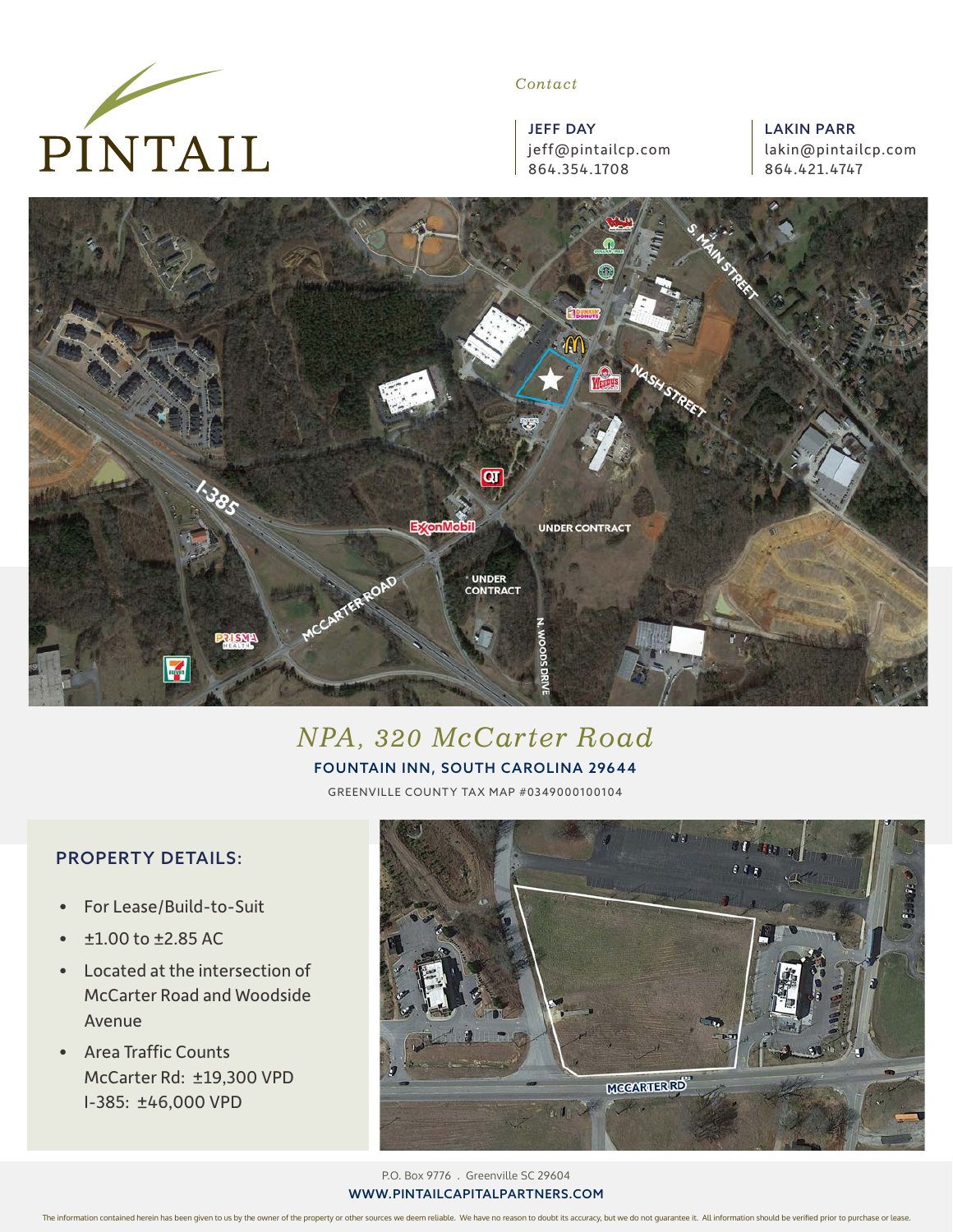## *NPA, 320 McCarter Road*

FOUNTAIN INN, SOUTH CAROLINA 29644

GREENVILLE COUNTY TA X MAP #0349000100104

### CITY OF FOUNTAIN INN HOUSING GROWTH (AS OF SEPT. 2021) City of Fountain Inn Housing Growth